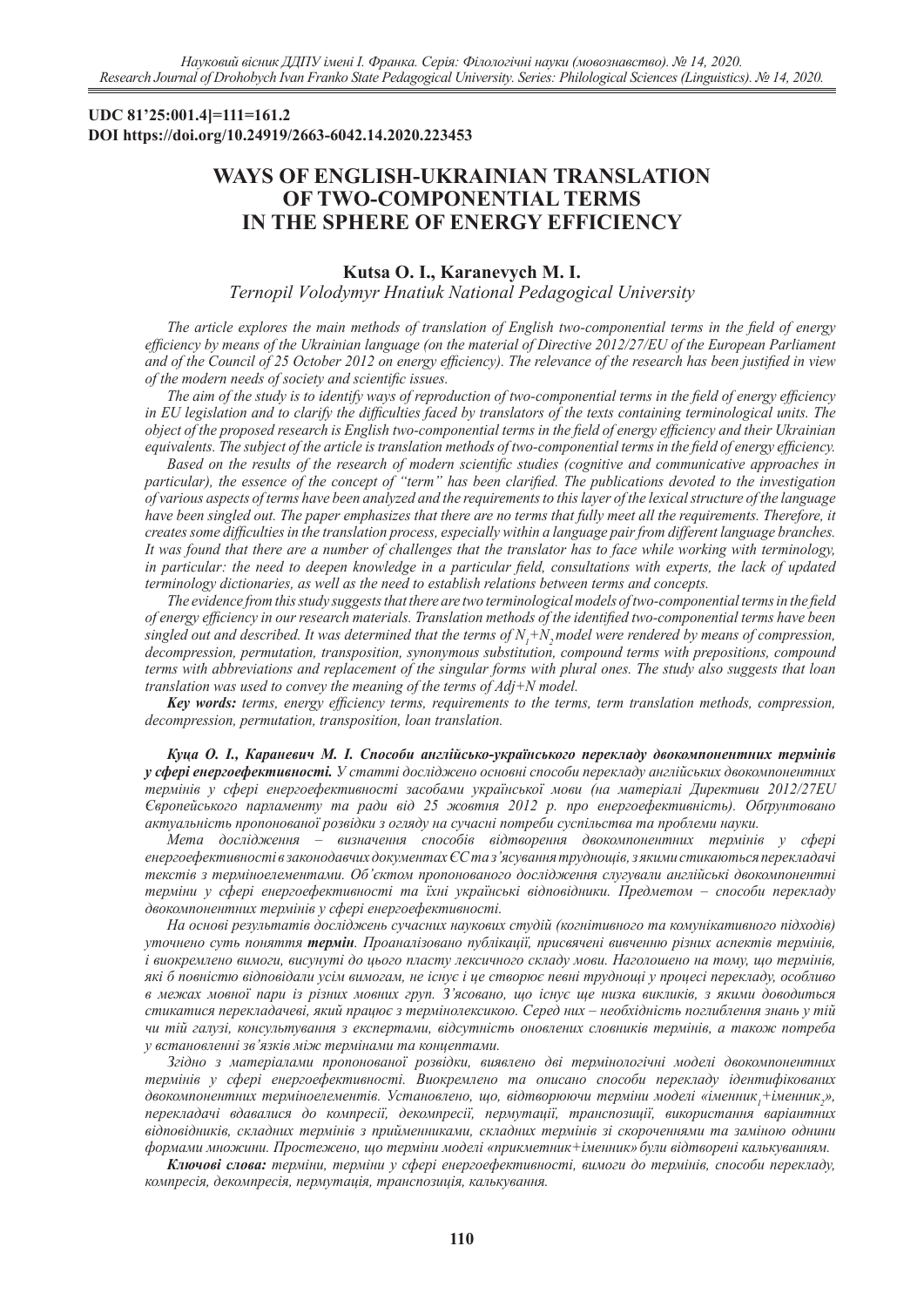**Defining the problem and argumentation of the topicality of the consideration.** In recent decades, the growth and development of modern sciences have contributed to creation of new terms and coordination of terminology. The sphere of energy efficiency is not exceptional. Moreover, energy efficiency issues are of paramount importance nowadays for a number of reasons. Firstly, they give basis for resource efficient economy all over the world. Secondly, effective energy use may lead to the reduction of energy bills and reliance on external suppliers. In addition to that, using energy more efficiently may help to protect the environment. Ukraine, as the contracting party of the Energy Community, is implementing the European Directives on energy efficiency, designing various plans, one of which is the National Energy Efficiency Action Plan until 2020. Thus, there is a need in adequate translation of all these documents from English into Ukrainian and vice versa because the terms introduced in these translations will be further used by the stakeholders.

The fact that "with goal to implement the profile Directive 2012/27/EU of 25th October 2012 on energy efficiency there were developed and adopted several law and regulations acts" [20] proves that first of all, Directive 2012/27/EU (2) makes a great contribution into Ukrainian legislation and terminology development in energy efficiency sphere; and second, ways of English-Ukrainian terminology translation in this document should be examined thoroughly.

**Analysis of recent research and publications.** Significant contribution to the fundamentals of terminology study was made by M. Teresa Cabré (communicative theory of terminology), P. Faber (frame-based terminology), F. Gaudin (social terminology), Ye. Holovanova (cognitive terminology), T. Kyiak (semantic and sociolinguistic aspects of terminology), D. Lotte (selection and standardization of terms), R. Temmerman (sociocognitive terminology) and others. There are numerous studies devoted to English-Ukrainian term translation in various domains carried out by: V. Karaban (translation of scientific and technical terms), N. Sukhachova (translation of terms in the sphere of management), L. Verhun (translation of educational terms) and other researchers. And only few studies address the issues concerning energy terms in the English and Ukrainian languages. O. Derpak investigates Ukrainian energy terminology and its representation in Ukrainian lexicographical sources. O. Shvanova and O. Shvanov explore the structure of English terms in biogas production sphere and identify the ways of their translation into Ukrainian. O. Kutsa studies the necessity of investigation of energy terminology communicative and cognitive aspects, structural peculiarities of terminology in energy saving and energy efficiency spheres, and ways of translating terminological shortenings in the aforementioned domains. However, there are not any studies devoted to the investigation of English-Ukrainian term translation methods in energy efficiency sphere.

**Setting the goals and tasks of the article.** The **aim** of the research is to identify the main methods of English-Ukrainian translation of two-componential terms in the sphere of energy efficiency. To complete

the aim, the following **tasks** were set: (1) to define the notion of term; (2) to describe the main requirements to terms; (3) to identify the challenges in the process of term translation in specialized language texts; (4) to distinguish the main term translation methods of twocomponential terms in the sphere of energy efficiency from English into Ukrainian.

During the research the following methods were used: theoretical analysis and synthesis of scientific sources (made it possible to describe the theoretical framework of the research); continuous sampling method (allowed us to identify terms and their equivalents in the target text comparing the original Directive and its Ukrainian translation); linguo-translation method (was used to define term translation methods); quantitative evaluation method (allowed us to compare the frequency of the applied term translation methods) and descriptive method (made it possible to comment on the collected data).

**The outline of the main research material.** The concept of term is one of the central and controversial issues in linguistic studies. There are different approaches to defining the notion of term. Special attention should be paid to the modern ones, namely, cognitive [18; 19] (represented by sociocognitive terminology and framebased terminology) and communicative [16; 17] (described by the communicative theory of termnilogy). Accordingly, terms are "linguistic units which convey conceptual meaning within the framework of specialized knowledge texts" [18, 109]. In our case "specialized knowledge text" is Directive 2012/27/EU.

Having analysed approaches of various scholars (Diakov et al. [3, 234], D. Lotte [10, 72–76], V. Itskovich [4, 47], Panko et al. [12, 234], A. Mishchenko [11, 178–179]), the requirements to terms can be summarized in the following points:

• monosemy [3; 10; 11];

- accuracy [3; 10; 11];
- consistency  $[3; 10; 4]$ ;

• independence from the context (with permissible variation) [3; 10];

• conciseness (a term should be economical) [3; 10; 11];

• abstractiveness (representation of a concept) [11];

• reciprocation (unique term denotes unique concept) [11];

- absence of synonyms [3];
- semantic neutrality [3];
- euphony [3];
- a term should have a definition [3];

• a term should hold up to the word-formation and syntactic laws of a language [3; 12];

• a term should belong to a certain language for specific purposes and its terminological system [11].

The issue of requirements causes heated discussions which lead to elaboration of many different theories of this concept in past years. It should be admitted, however, that there are no ideal terms and, thus, terms cannot meet all the requirements [14, 9–11]. However, a translator should consider them while working with texts containing terms especially newly-coined ones which do not have equivalents in the target language.

Given that terms are key elements of any specialized text, translation of terms is not an easy task for a number of reasons. Let us consider some of them.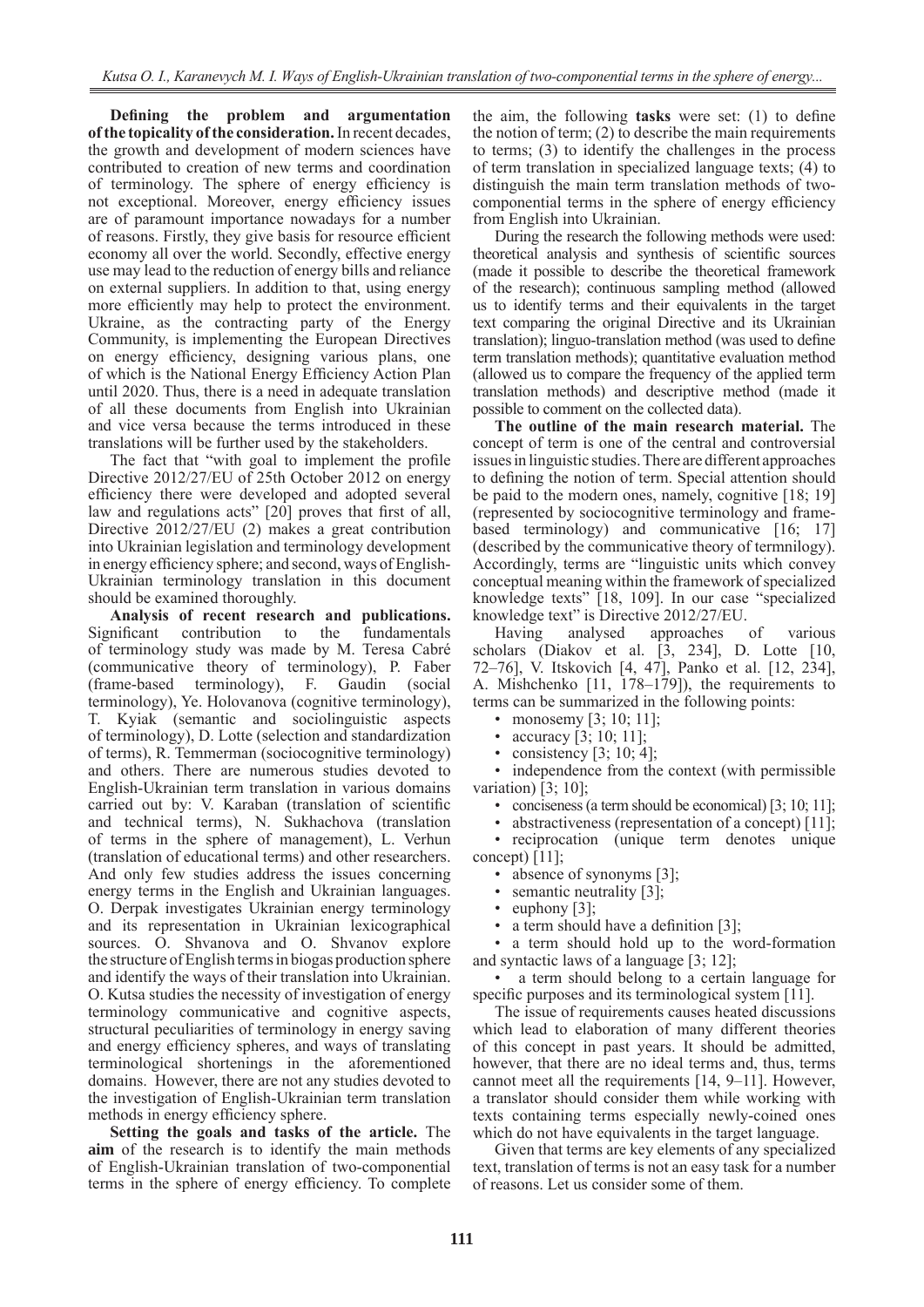P. Faber claims that terms are "access points to more complex knowledge structures" [18, 108], thus, it is not enough to find the equivalent of a term, a translator needs "to be able to establish interlinguistic references to entire knowledge structures" in a specialized language text [18, 108]. Furthermore, a translator has to be familiar with such linguistic characteristics of terms as structure, etymology, classification and meaning.

It is also worth mentioning that M. Cabré admits that terminology-related problems may occur when translators do not know a term or its part, are not sure about the choice of the equivalent, absence of "standard unit agreed upon by the specialists", etc. In addition, in line with P. Faber, M. Cabré emphasizes the importance of translators' "sound knowledge of lexical morphology, lexicology, sociolinguistics and pragmatics" [16].

I. Kryvulkin and I. Hrebtsova maintain that the process of translation requires detailed studying of the peculiarities of each terminological system development as well as the history of international and domestic standardization criteria. Moreover, a translator should follow the rules of Ukrainian wordbuilding, analyze terminological standards of a certain domain [7, 34]. A very practical recommendation is to consult the experts in the sphere [7, 34] "with competence in the source language" [16] due to the fact that there is lack of updated glossaries or they are inadequate for special needs of translation [16].

In order to solve some terminological translation problems, a thorough analysis of ways of terms rendering is needed.

O. Kutsa has singled out major structural types of energy efficiency terms. As for two-componential terms, such models were identified:  $N_1 + N_2$ ,  $V_{ing} + N_1$ , Adj+V<sub>ing</sub>, Adj+N, N+ V<sub>ing</sub> [8, 348]. However, in our research materials only two models of two-componential terms in the sphere of energy efficiency were found:  $N_1+N_2$  (81%) and Adj+N (19%).



**Figure 1. Methods of translation of the terms of N1+N2 model in the sphere of energy efficiency**

Having analyzed the studies devoted to the investigation of term translation  $[5, 6, 15]$ , the main methods of two-componential terms in the sphere of energy efficiency have been singled out.

Thus, the methods of two-componential terms of  $N_1 + N_2$  model are the following (see Figure 1):

As we can see from Fig.1 terms of  $N_1 + N_2$  model were rendered by means of:

(1) 1-componential terms (with the use of compression):

*energy efficiency* – *енергоефективність* (2; 1); *energy consumption* – *енергоспоживання* (2; 1); *energy savings* – *енергозбереження* (2; 1); *energy supply* – *енергопостачання* (2; 1); *energy intensity* – *енергоємність* (2; 1); *heat supply* – *теплопостачання* (2; 1). It must be admitted that all terms of this model with "energy" as  $N<sub>1</sub>$  are translated by corresponding compound terms;

(2) compound terms one element of which  $(N_1)$  is in the Genitive Case (i.e., permutation):

*energy use* – *використання енергії* (2; 1); *energy sector* – *сектор енергетики* (2; 1); *energy distributor* – *дистриб'ютор енергії* (2; 1); *carbon leakage* – *витік вуглецю* (2; 1); *heating system – система опалення* (2; 1); *electricity production* – *виробництво електроенергії* (2; 1); *grid reinforcements* – *посилення енергосистеми* (2; 1); *energy consumer* – *споживач енергії* (2; 1); *fuel input* – *витрата палива* (2; 1); *heat production* – *виробництво тепла* (2; 1); *efficiency criteria* – *критерії ефективності* (2; 1); *fuel category* – *категорія палива* (2; 1); *energy sales – продажі енергії*(2; 1); *energy supplier – постачальник енергії* (2; 1). It is worth mentioning that "energy" is translated in two ways: "*енергії*" and "*енергетики*". These examples show the necessity of synonymous substitution especially in the case of polysemantic terms within one terminological system. Thus, in the process of translation, attention should be paid to the context;

(3) compound terms one element of which  $(N_1)$  is in the Genitive Case with adding (decompression):

*energy import* – *імпорт енергоресурсів* (2; 1); *energy improvement* – *покращення енергоефективності* (2; 1). As it can be seen, in the first example the part "-*ресурсів*" was added and in the second one "-*ефективності*" was added. It was done in order to avoid ambiguity. Let us also consider the context in the original: "*The Union is facing unprecedented challenges resulting from increased dependence on energy imports and scarce energy resources, and the need to limit climate change and to overcome the economic crisis*" (2) and its translation into Ukrainian "*Європейський Союз стоїть перед безпрецедентними викликами, які випливають з підвищеної залежності від імпорту енергоресурсів та дефіциту енергетичних ресурсів, а також перед необхідністю обмежити наслідки зміни клімату й подолати економічну кризу*" (1). The concepts "енергія" and "енергоресурси" are different. Thus, in order to render this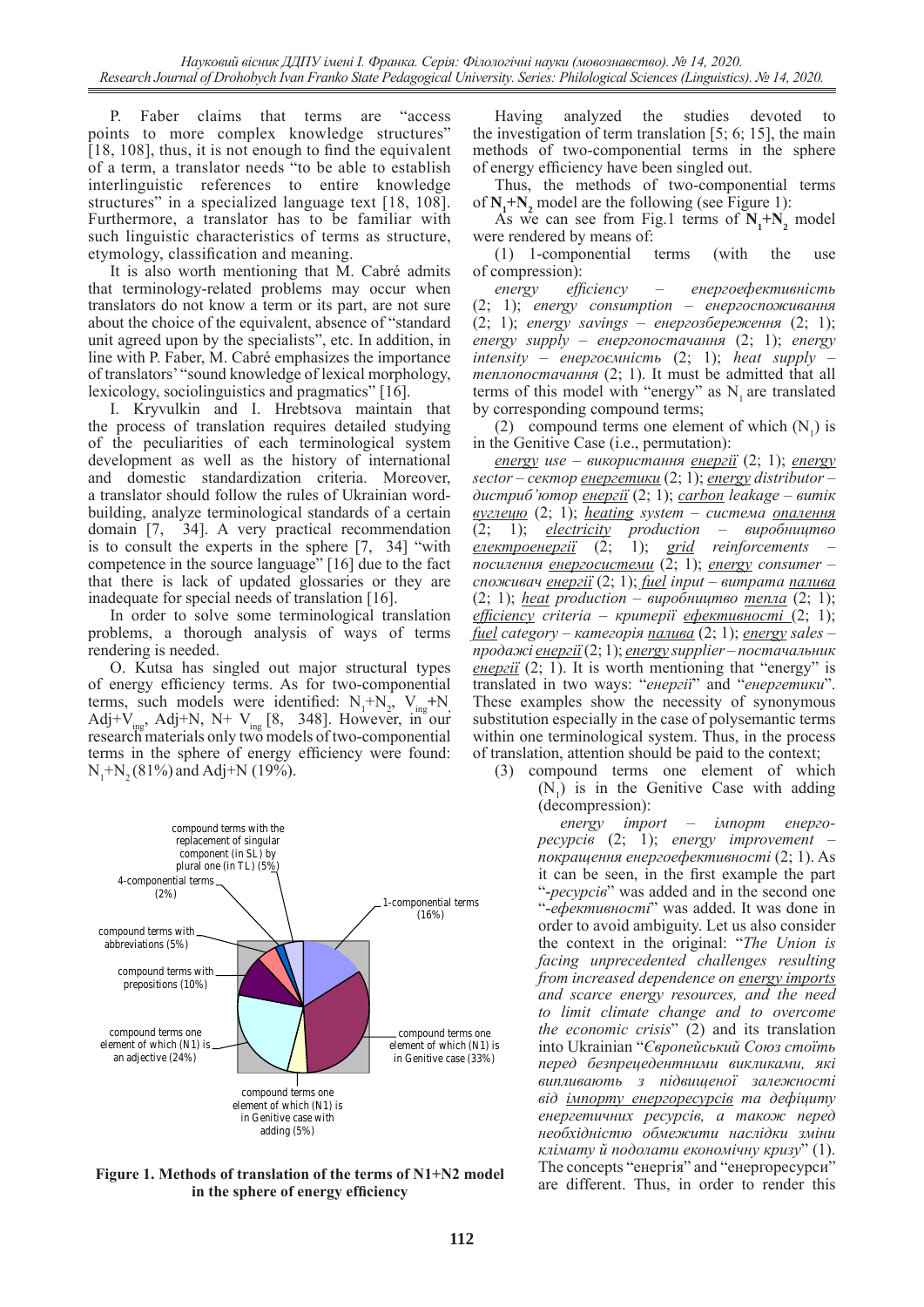two-componential term adequately, the context should be taken into account and additional research is needed to understand what an urgent issue is for the EU in this situation: energy itself or energy resources;

(4) compound terms one element of which  $(N_1)$  is an adjective (transposition): *energy chain* – *енергетичний ланцюг*(2; 1); *energy audit* – *енергетичний аудит* (2; 1); *generation assets* – *генеруючі потужності* (2; 1); *network tariffs* – *мережеві тарифи* (2; 1); *energy poverty* – *енергетична бідність* (2; 1); *energy product* – *енергетичний продукт* (2; 1); *energy manager* – *енергетичний менеджер* (2; 1); *district heating – центральне теплопостачання* (2; 1); *combustion installation – спалювальна установка* (2; 1);

(5) compound terms with prepositions: *efficiency gain* – *виграш в ефективності* (2; 1); *grid connection* – *підключення до енергомережі* (2; 1); *energy taxes – податки на енергію* (2; 1); *energy billing – рахунок за енергію* (2; 1);

(6) compound terms with abbreviations: *heat efficiency* – *тепловий ккд* (2; 1); *electrical efficiency* – *електричний кдд* (2; 1);

(7) 4-componential terms (with the use of decompression):

*expected savings* – *очікуваний обсяг економії енергії* (2; 1). In the original it can be understood that "*savings*" refer to "energy" because one of the components of the preceding term "*energy saving target*" is "*energy*": "*…the level of the energy saving target or expected savings to be achieved over the whole and intermediate periods…*" (2) whereas in the Ukrainian translation the preceding 3-componential term "*energy saving target*" is conveyed as "*завдання щодо енергозбереження*" (1). Thus, adding is required to avoid misconception. Moreover, one more component was added in the TL "*обсяг*" with account taken of the norms of the Ukrainian language;

(8) compound terms with the replacement of singular component (in SL) by plural one (in TL): *space heating* – *опалення приміщень* (2; 1); *energy service* – *енергетичні послуги*  $(2, 1)$ . In these examples, "*space*" is translated as "*приміщень*" and "*service*" in rendered as "*послуги*". These changes were made with the consideration of the TL norms.

Two-componential terms of **Adj+N** model were translated by means of the same term model (loan translation): *smart meter* – *інтелектуальний лічильник* (2; 1); *geological storage* – *підземне зберігання* (2; 1); *renewable energy* – *відновлювана енергія* (2; 1); *useful heat* – *корисне тепло* (2; 1); *overall efficiency* – *загальна ефективність* (2; 1);

*deep renovation* – *масштабний ремонт* (2; 1); *mechanical energy* – *механічна енергія* (2; 1); *electrical capacity* – *електрична потужність* (2; 1); *nuclear power – атомна енергетика* (2; 1); *energy auditor – енергетичний аудитор* (2; 1).

**Conclusions and directions for further research in this area.** Thus, in conclusion it must be emphasized again that the researchers are not unanimous in their views on the concept of "term". In our paper we considered modern approaches, namely, communicative and cognitive, and viewed term as a linguistic unit with conceptual meaning within the subject field of energy efficiency. It was found out that the main requirements to terms are: monosemy; accuracy; consistency; independence from the context (with some variation); conciseness; abstractiveness; reciprocation; absence of synonyms; semantic neutrality; euphony; a term should have a definition; a term should hold up to the word-formation and syntactic laws of a language; a term should belong to a certain language for specific purposes and its terminological system. Given that there are no ideal terms, some of the terms from our research materials (both in SL and TL) do not meet all of the aforementioned requirements which causes some difficulties in the process of translation. Moreover, there are some other challenges in term rendering, such as: the need to establish interlinguistic references, learn the peculiarities of the terminological system, have sound knowledge of the subject field and lack of updated glossaries, etc. The findings of the study indicate that there are 2 two-componential term models  $(N_1+N_2$  and Adj+N) in the sphere of energy efficiency in the investigated Directive. The evidence from this research suggests that 16% of  $N_1 + N_2$  model were translated by means of 1-componential terms (with the use of compression);  $33\%$  – compound terms one element of which  $(N_1)$  is in the Genitive Case (i.e., permutation);  $5\%$  – compound terms one element of which  $(N_1)$  is in the Genitive Case with adding (decompression);  $24%$  – compound terms one element of which  $(N_1)$  is an adjective (transposition); 10% – compound terms with prepositions; 5% – compound terms with abbreviations;  $2\% - 4$ -componential terms (with the use of decompression); and  $5\%$  – compound terms with the replacement of singular component (in SL) by plural one (in TL). Loan translation method was used in the process of Adj+N model rendering.

The object of further investigation is to determine methods of Ukrainian-English translation of multicomponential terms in the sphere of energy efficiency, illustrating them with examples from the official documents approved by the Cabinet of Ministers of Ukraine.

#### **BIBLIOGRAPHY**

1. Білозерська Л. П., Возненко Н. В., Радецька С. В. Термінологія та переклад : навч. посібник для студентів філологічного напряму підготовки. Вінниця : Нова книга, 2010. 232 с.

2. Даниленко В. П. Русская терминология : опыт лингвистического описания. Москва : Наука, 1977. 246 с.

3. Д'яков А. С., Кияк Т. Р., Куделько З. Б. Основи термінотворення : семантичні та соціолінгвістичні аспекти : монографія. Київ : КМ Academia, 2000. 216 c.

4. Ицкович В. А. Лингвистическая терминология и прикладная ономастика. О словаре новой лингвистической терминологии. Москва : Наука, 1964. 165 с.

5. Карабан В. І. Переклад англійської наукової і технічної літератури. Граматичні труднощі, лексичні, термінологічні та жанрово-стилістичні проблеми. Вінниця : Нова книга, 2004. 576 с.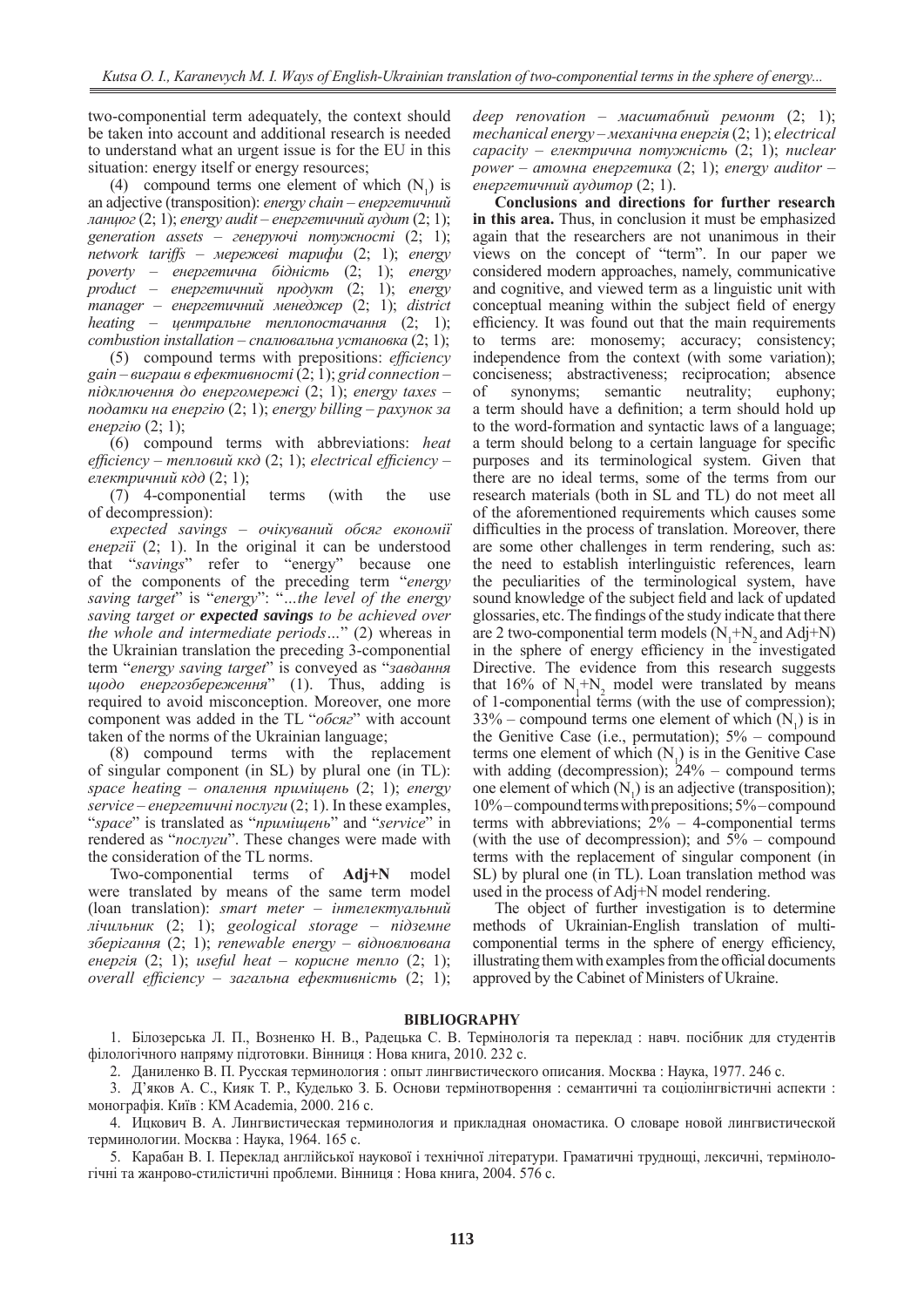6. Комиссаров В. Н. Теория перевода (лингвистические аспекты) : учеб. для ин-тов и фак. иностр. языков. Москва : Высшая школа, 1990. 253 с.

7. Кривулькін І., Гребцова І. Актуальні проблеми перекладу науково-технічної термінології під час гармонізування міжнародних стандартів. *Стандартизація. Сертифікація. Якість*. 2012. № 2. С. 28–15.

8. Куца О. І. Структурні особливості термінів сфери енергоефективності. *Актуальні проблеми романо-греманської філології та прикладної лінгвістики*. 2016. № 1–2 (11–12). С. 346–349.

9. Лейчик В. М. Терминоведение : Предмет, методы, стркутуры. Изд. 4-е. Москва : Книжный дом «ЛИБРОКОМ», 2009. 256 с.

10. Лотте Д. С. Основы построения научно-технической терминологии. Москва : Изд-во АН СССР, 1961. 160 с.

11. Міщенко А. Л. Лінгвістика фахових мов та сучасна модель науково-технічного перекладу. Вінниця : Нова книга, 2013. 448 с.

12. Панько Т. І., Кочан І. М., Мацюк Г. П. Українське термінознавство. Львів : Світ, 1994. 216 с.

13. Рудіна Л. В., Шванова О. В. Переклад англомовного варіанта міжнародного документу "Directive 2009/28/EC of the european parliament and of the council of 23 April 2009 on the promotion of the use of energy renewable sources" українською мовою як навчальний ресурс літньої практики студентів-перекладачів. *Філологічні науки*. 2018. № 75. URL: https://er.nau.edu.ua/bitstream/NAU/39566/1/article.pdf (дата звернення: 05.09.2020).

14. Циткина Ф. А. Терминология и перевод (к основам сопоставительного терминоведения). Львов : Высшая школа, 1988. 160 с.

15. Шванова О. В. Способи перекладу термінів у сфері виробництва біогазу. *Львівський філологічний часопис. Науковий журнал Львівського державного університету безпеки життєдіяльності :* зб. наук. праць. 2018. № 3. С. 279–282.

16. Cabré M. T. Terminology and translation. Handbook of translation studies / Y. van Doorslaer L. (eds). Amsterdam : John Benjamins, 2010. P. 356–365.

17. Cabré M. T. Terminology : Theory, Methods and Application / ed. by Juan C. Sager. Amsterdam / Philadelphia : John Benjamins Publishing Company, 1999. 249 p.

18. Faber P. The Cognitive Shift in Terminology and Specialized Translation. *MonTi Monografías de Traducción Interpretación.* January 2009. URL: https://www.researchgate.net/publication/43174550 The cognitive shift in terminology and specialized translation (дата звернення: 05.09.2020).

19. Temmerman R. Towards New Ways of Terminology Description. The Sociocognitive Approach. Amsterdam / Philadelphia : John Benjamins Publishing House, 2000. xv + 258 p.

20. Ukraine-EU Cooperation. *State Agency of Energy Efficiency and Energy Saving in Ukraine* : web site. URL: https://saee.gov.ua/en/content/ukraine-eu-cooperation (дата звернення: 05.09.2020).

#### **SOURCES OF ILLUSTRATIVE MATERIAL**

1. ДИРЕКТИВА 2012/27EU ЄВРОПЕЙСЬКОГО ПАРЛАМЕНТУ ТА РАДИ від 25 жовтня 2012 р. про енергоефективність, яка змінює Директиви 2009/125/EC та 2010/30/EU і скасовує Директиви 2004/8/EC та 2006/32/EC (Дія Директиви поширюється на ЄЕЗ). URL : http://saee.gov.ua/sites/default/files/UKR\_Directive\_27\_2012\_2.doc (дата звернення: 10.06.2020).

2. Directive 2012/27/EU of the European Parliament and of the Council of 25 October 2012 on energy efficiency, amending Directives 2009/125/EC and 2010/30/EU and repealing Directives 2004/8/EC and 2006/32/EC Text with EEA relevance. URL : https://eur-lex.europa.eu/legal-content/EN/TXT/?qid=1399375464230&uri=CELEX%3A32012L0027 (дата звернення: 10.06.2020).

#### **REFERENCES**

1. Bilozerska, L. P., Voznenko, L. P., & Radetska, S. V. (2010). Terminolohiia i pereklad. [Terminology and translation. Textbook for students of philological departments]: navch. posibnyk dlia studentiv filolohichnoho napriamu pidhotovky. Vinnytsia: Nova knyha [in Ukrainian].

2. Danilenko, V. P. (1977). Russkaya terminologiya: opyt lingvisticheskogo opisaniya [Russian terminology: experience of linguistic description]. Moskva: Nauka [in Russian].

3. Diakov,A. S., Kyiak, T. R., Kudelko, Z. B. (2000). Osnovy terminotvorennia: semantychni ta sotsiolinhvistychni aspekty [Basics of terminology formation: semantic and sociolinguistic aspects]: monohrafiia. Kyiv: KM Academia [in Ukrainian].

4. Itskovich, V. A. (1964). Lingvisticheskaya terminologiya i prikladnaya onomastika. O slovare novoy lingvisticheskoy terminologii [Linguistic terminology and applied onomastics. About the dictionary of new linguistic terminology]. Moskva: Nauka [in Russian].

5. Karaban, V. I. (2004). Pereklad angliiskoi naukovoi i technichnoi literatury. Hramatychni trudnoshchi, leksychni, terminolohichni ta zhanrovo-stylistychni problemy [Translation of English scientific and technical literature. Grammatical difficulties, lexical, terminological and genre-stylistic issues]. Vinnytsia: Nova knyha [in Ukrainian].

6. Komissarov, V. N. (1990). Teoriya perevoda (lingvisticheskie aspekty) [Theory of translation (linguistic aspects)]: ucheb. dlya in-tov i fak. inostr. yazykov. Moskva: Vysshaya shkola [in Russian].

7. Kryvulkin, I., Hrebtsova, I. (2012). Aktualni problemy perekladu naukovo-tekhnichnoi termnolohii pid chas harmonizuvannia mizhnarodnykh standartiv [Relevant issues of scientific and technical terminology Translation in the process of international standards]. *Standartyzatsiia. Sertyfikatsiia. Yakist*, 2, 28–15 [in Ukrainian].

8. Kutsa, O. I. (2016). Strukturni osoblyvosti terminiv sfery enerhoefektyvnosti [Structural peculiarities of the terms of energy efficiency sphere]. *Aktualni problemy romano-hermanskoi filolohii ta prykladnoi linhvistyky*, 1–2 (11–12), 346–349 [in Ukrainian].